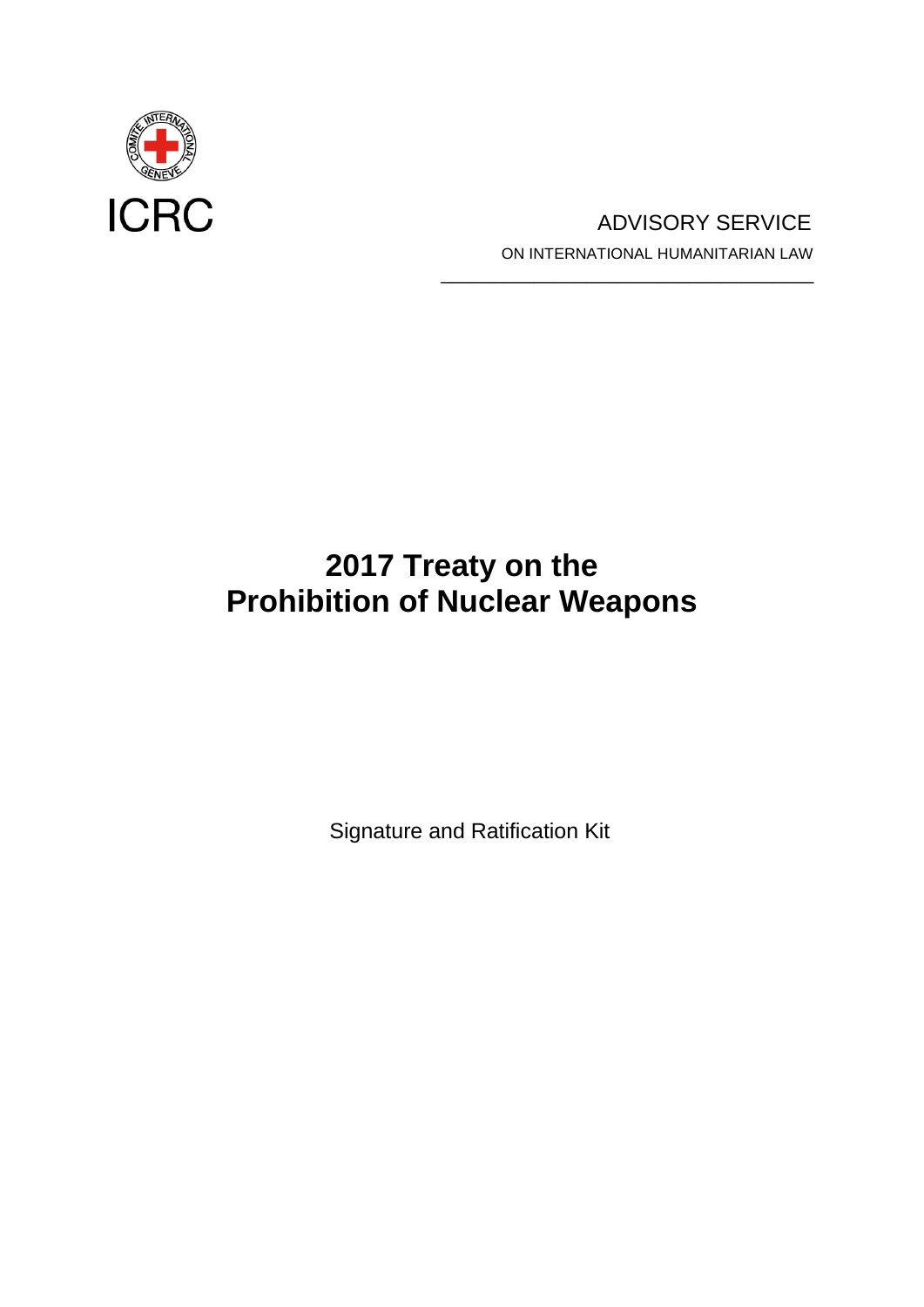

# ADVISORY SERVICE ON INTERNATIONAL HUMANITARIAN LAW

\_\_\_\_\_\_\_\_\_\_\_\_\_\_\_\_\_\_\_\_\_\_\_\_\_\_\_\_\_\_\_\_\_\_\_\_

# **2017 Treaty on the Prohibition of Nuclear Weapons**

The Treaty on the Prohibition of Nuclear Weapons (TPNW) is the first globally applicable multilateral agreement to comprehensively prohibit nuclear weapons. It is also the first to include provisions to help address the humanitarian consequences of nuclear weapon use and testing. The Treaty complements existing international agreements on nuclear weapons, in particular the Treaty on the Non-Proliferation of Nuclear Weapons, the Comprehensive Nuclear-Test-Ban Treaty and agreements establishing nuclear-weapon-free zones.

The TPNW was adopted by a United Nations diplomatic conference on 7 July 2017 and opened for signature on 20 September 2017. It will enter into force once 50 States have notified the UN Secretary-General that they agree to be bound by it.

#### **What is the purpose and scope of the TPNW?**

The TPNW was developed in response to long-standing concerns about the catastrophic<br>humanitarian consequences consequences that any use of nuclear weapons would entail.

The Treaty recognizes that the use of nuclear weapons would be abhorrent to the principles of humanity and the dictates of public conscience, and it<br>comprehensively prohibits comprehensively nuclear weapons on the basis of international humanitarian law (IHL) – the body of law that governs the use of all weapons in armed conflict. It contains strong commitments to assistance of the victims of nuclear weapon use and testing, and to the remediation of<br>contaminated environments. environments. The Treaty also provides pathways for adherence by all States, including those that

possess, or are associated with, nuclear weapons.

#### **Aren't nuclear weapons already prohibited under international law?**

In a 1996 Advisory Opinion, [1](#page-1-0) the International Court of Justice concluded that the threat or use of nuclear weapons would generally be contrary to the requirements of the international law applicable in armed conflict, particularly the principles and rules of IHL. However, it left open the question of the lawfulness of threatening to use or using nuclear weapons in an extreme situation of selfdefence in which the very survival of a State is at stake. Thus, the Court did not construe IHL to categorically prohibit the use of nuclear weapons.

In addition to the principles and rules of IHL, there are a number of multilateral agreements that

regulate nuclear weapons.<br>However, none of these However, none establishes a comprehensive set of prohibitions applicable at the global level. The Treaty on the Non-Proliferation of Nuclear<br>Weapons (NPT) is a Weapons (NPT) is a cornerstone of international law governing nuclear weapons. It prohibits State Parties that do not already have nuclear weapons from developing or acquiring them. State Parties that possessed weapons at the time of the NPT's adoption are allowed to retain their weapons but are barred from transferring them or helping others to develop or acquire them. All NPT States Parties are required to pursue<br>negotiations on effective negotiations on measures to advance nuclear disarmament.

A number of treaties also establish parts of the world as<br>nuclear-weapon-free zones. nuclear-weapon-free These treaties generally contain

<span id="page-1-0"></span><sup>1</sup> International Court of Justice, "Legality of the threat or use of nuclear weapons", Advisory Opinion, *I.C.J. Reports 1996*, 1996, pp. 226–267.  $\overline{a}$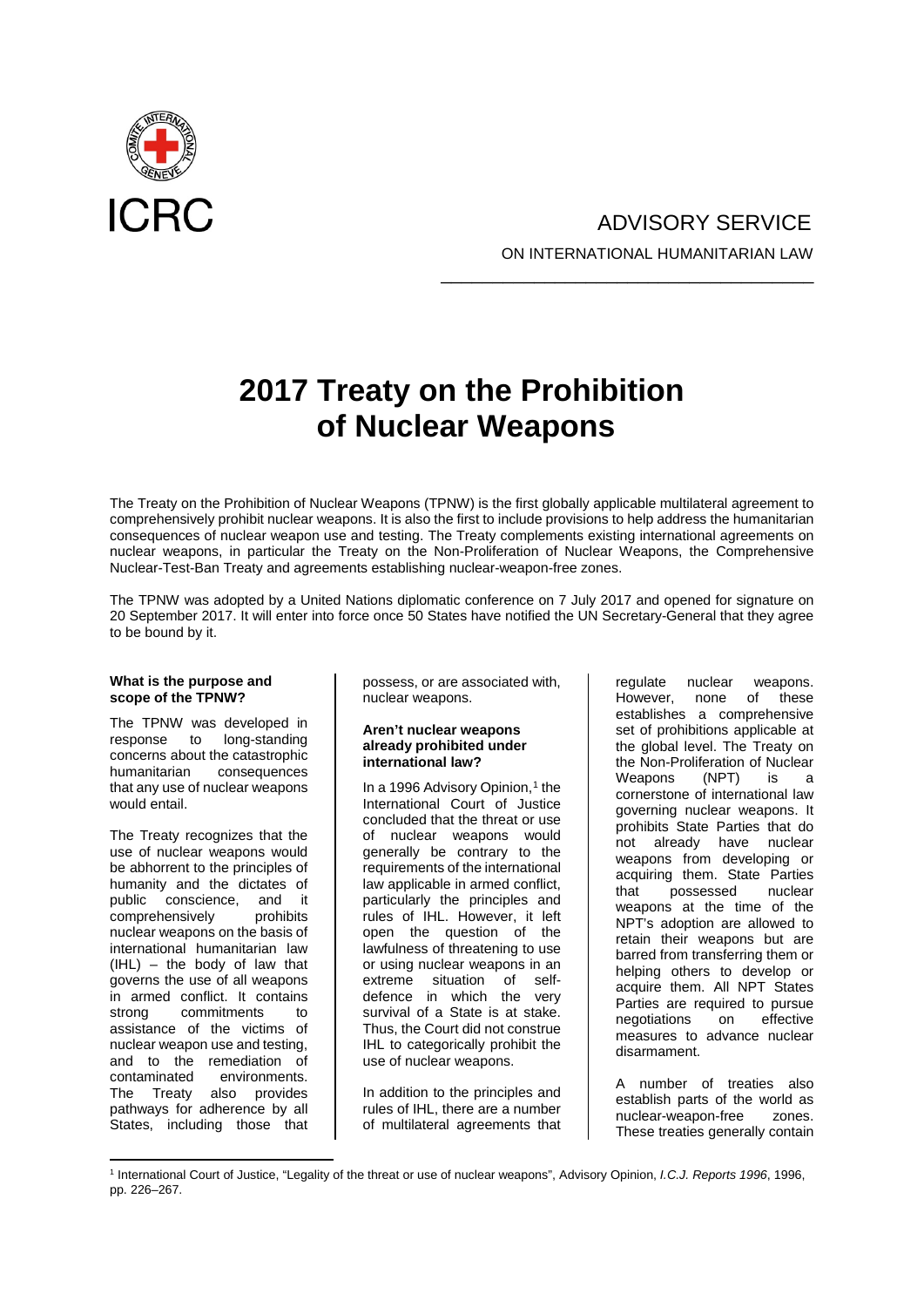prohibitions on a wide range of nuclear-weapon-related activities that are applicable in that region. Such treaties are in force in Africa, Latin America and the Caribbean, and Central and South-East Asia.

Until now, nuclear weapons had not been the subject of a globally applicable prohibition treaty that all States could join. The adoption of the TPNW has filled this gap.

#### **What are the main obligations of the TPNW?**

#### *Prohibition*

It is prohibited under any circumstances to use or threaten to use nuclear weapons (or other nuclear explosive devices). It is equally prohibited to develop, test,<br>produce. manufacture. manufacture, otherwise acquire, possess or stockpile them (Art. 1.1(a) and  $(d)$ ).

It is also prohibited for a State Party to transfer nuclear weapons, to receive the transfer of or control over nuclear weapons or to allow the stationing, installation or deployment of nuclear weapons in its territory or at any place under its jurisdiction or control  $(Art. 1.1(b), (c)$  and  $(q)$ ).

Furthermore, it is prohibited to in any way assist, encourage or induce anyone to engage in any activity prohibited by the Treaty (Art. 1.1(e)).

#### *Elimination of nuclear weapons*

Within 30 days of becoming a party to the Treaty, a State must submit a declaration to the UN Secretary-General indicating if:

- it has previously possessed nuclear weapons,
- it currently possesses such weapons, or
- there are nuclear weapons of another State in any place under its jurisdiction or control (Art. 2).

The answers to these questions determine the next steps a State Party must take to ensure the elimination of nuclear weapons:

• A State Party that **did not possess nuclear weapons** on the date that the Treaty was adopted (7 July 2017) and has an<br>existing safeguards safeguards<br>with the agreement with the International Atomic Energy Agency (IAEA) must maintain that agreement (Art. 3.1).

If the State does not have safeguards obligations in force, it must conclude a comprehensive safeguards agreement with the IAEA. This agreement must enter into force within 18 months from the date on which the State became a State Party (Art. 3.2).

- A State Party that<br>possessed nuclear **possessed weapons after 7 July 2017 and destroyed them prior to joining the Treaty** must<br>cooperate with an cooperate with an<br>international authority international mandated to verify the irreversible elimination of the State's nuclear weapon programme. This authority will be designated by a meeting of States Parties. The State Party must also conclude a safeguards agreement with the IAEA (Art. 4.1).
- A State that **possesses or controls nuclear weapons at the time that it becomes State Party** immediately remove its weapons from operational status. It must also destroy them as soon as possible but not later than a deadline to be established by the first meeting of States Parties, in accordance with a legally binding, time-bound plan for the verified and irreversible elimination of the State<br>Party's nuclear weapon nuclear weapon programme (Art. 4.2). The State Party must also<br>conclude a safeguards conclude a safeguards agreement with the IAEA (Art. 4.3).

• A State Party that **has the nuclear weapons of State** on **territory** (via stationing, installation or deployment) must ensure that such weapons are removed as soon as possible but not later than a deadline to be determined by the first meeting of States Parties (Art. 4.4).

#### *Victim assistance and environmental remediation*

The Treaty recognizes the suffering and harm caused to the victims of nuclear weapon use and testing as well as the impact on indigenous peoples and the environment.

A State Party with individuals under its jurisdiction who are victims of nuclear weapon use or testing must provide them with medical care, rehabilitation and psychological support, and provide for their socio-economic inclusion (Art. 6.1).

Similarly, a State Party whose territory has been contaminated through nuclear weapon use or testing must take measures towards the environmental remediation of affected areas (Art. 6.2).

#### *International assistance and cooperation*

States Parties must cooperate to facilitate the successful implementation of the Treaty. Each State Party also has the right to seek and receive assistance to fulfil the Treaty's requirements (Art. 7.1 and 7.2).

This cooperation is fortified by a requirement to assist States Parties affected by nuclear weapons. Each State Party in a position to do so must provide technical, material and financial assistance to States Parties that have been affected by nuclear weapon use or testing, to help them implement the Treaty. They must also assist the victims of nuclear weapon use or testing (Art. 7.3 and 7.4).

Assistance can be provided through the United Nations,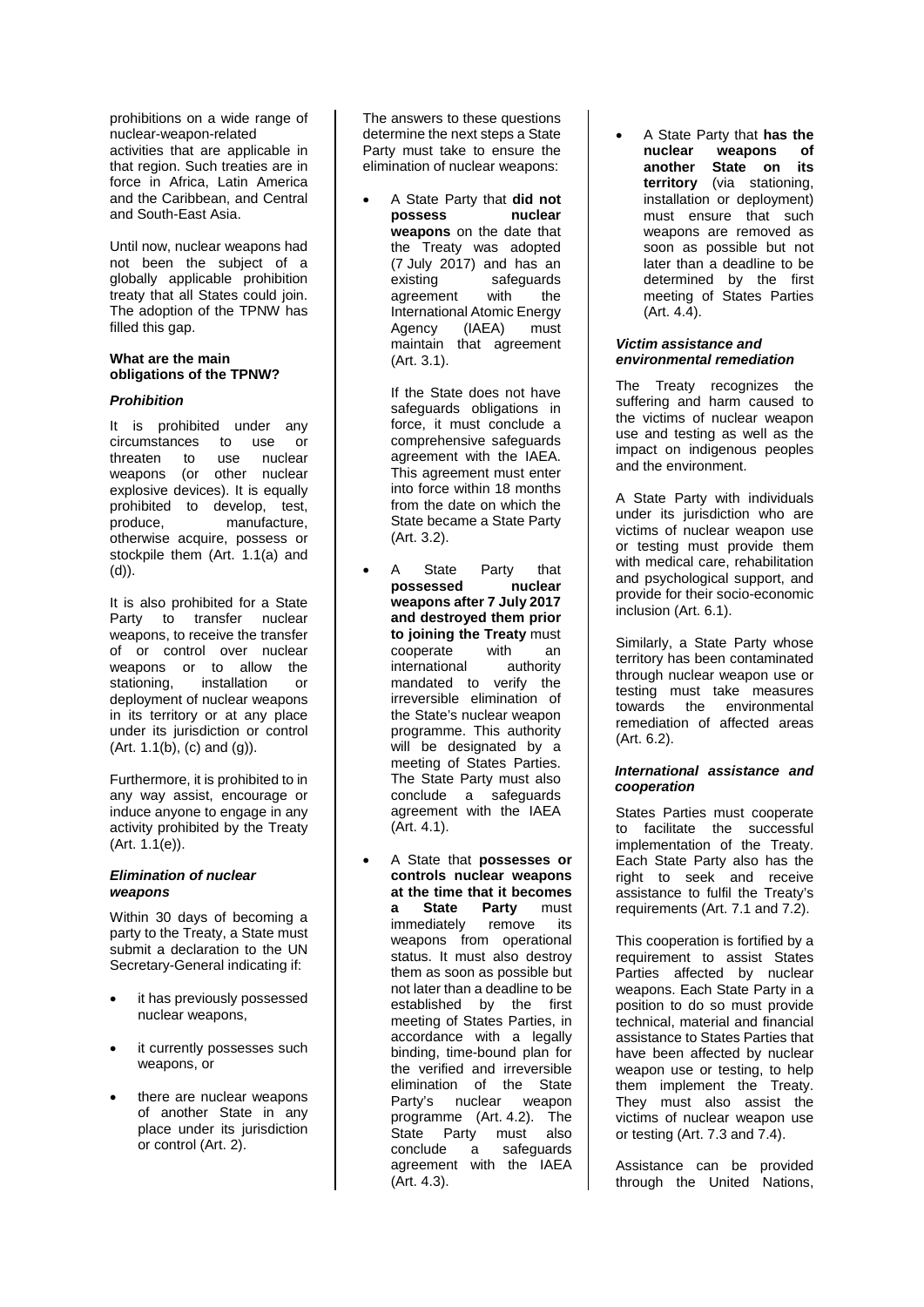international or regional organizations, non-governmental organizations, the International Red Cross and Red Crescent Movement or on a bilateral basis (Art. 7.5).

#### **What must a State do to join the Treaty?**

The Treaty remains open for signature indefinitely and can be signed at UN headquarters in New York.

The Treaty will enter into force 90 days after the deposit of the 50th instrument of ratification, acceptance, approval or<br>accession with the UN accession with the Secretary-General, the Treaty's depositary.

A State that wishes to be bound by the Treaty must submit an instrument of ratification,<br>acceptance. approval or acceptance, approval or accession to the UN Secretary-General. It will become binding upon that State 90 days later or, for the first 50 States that ratify, upon the entry into force of the Treaty.

#### **What must States do to implement the Treaty and how is compliance ensured?**

#### *Adoption of domestic measures*

Each State Party is required to take all necessary measures to<br>implement the Treaty's implement provisions (Art. 5). This includes the adoption of legal,<br>administrative and other administrative and other<br>measures, including the measures, imposition of penal sanctions, to prevent and suppress any<br>violations committed by violations committed persons, or on territory, under its jurisdiction or control (Art. 5.2). To this end, depending on the State's domestic law and procedure, specific domestic legislation may need to be adopted and the regulations governing the armed forces amended.

In addition, States must take<br>measures towards the measures elimination of nuclear weapons, the provision of victim assistance, environmental remediation, and international assistance and cooperation in accordance with the respective obligations under the Treaty (Art. 5).

#### *Meetings of States Parties*

The implementation of the Treaty is monitored through meetings of States Parties. A first meeting of States Parties will be convened within one year of the Treaty's entry into force. These meetings will assess the Treaty's status and implementation and take decisions to advance the elimination of nuclear weapons (Art. 4). Additional meetings will be held on a biennial basis, unless States Parties decide otherwise (Art. 8.1 and 8.2).

#### **What support is available for joining and implementing the TPNW?**

The status of signatures and ratifications of the TPNW is available online: [https://treaties.un.org/Pages/Vi](https://treaties.un.org/Pages/ViewDetails.aspx?src=TREATY&mtdsg_no=XXVI-9&chapter=26&clang=_en) [ewDetails.aspx?src=TREATY&](https://treaties.un.org/Pages/ViewDetails.aspx?src=TREATY&mtdsg_no=XXVI-9&chapter=26&clang=_en) [mtdsg\\_no=XXVI-](https://treaties.un.org/Pages/ViewDetails.aspx?src=TREATY&mtdsg_no=XXVI-9&chapter=26&clang=_en)[9&chapter=26&clang=\\_en.](https://treaties.un.org/Pages/ViewDetails.aspx?src=TREATY&mtdsg_no=XXVI-9&chapter=26&clang=_en)

The ICRC has prepared publications to assist States in<br>understanding the Treaty's understanding the requirements. This includes a ratification kit describing the procedures that a State must follow in order to sign, ratify, accept, approve or accede to the TPNW. The kit also contains model instruments of signature and adherence for States to deposit with the UN Secretary-General. These materials can be can be found on the ICRC website (www.icrc.org).

The ICRC is ready to assist States in implementing the TPNW, within the scope of its mandate and expertise in IHL.

The ICRC's delegations throughout the world and its Department of International Law and Policy in Geneva can provide guidance on<br>implementing the Treaty's implementing the Treaty's<br>requirements in domestic requirements legislation and any further information or clarification that may be required.

Assistance to implement various aspects of the Treaty may also be provided through National Red Cross and Red Crescent Societies and the International Federation of National Red Cross and Red Crescent Societies.

A number of other<br>organizations such as the organizations, such as United Nations Office for Disarmament Affairs, have also prepared important tools to help States understand and implement the TPNW.

*04.2018*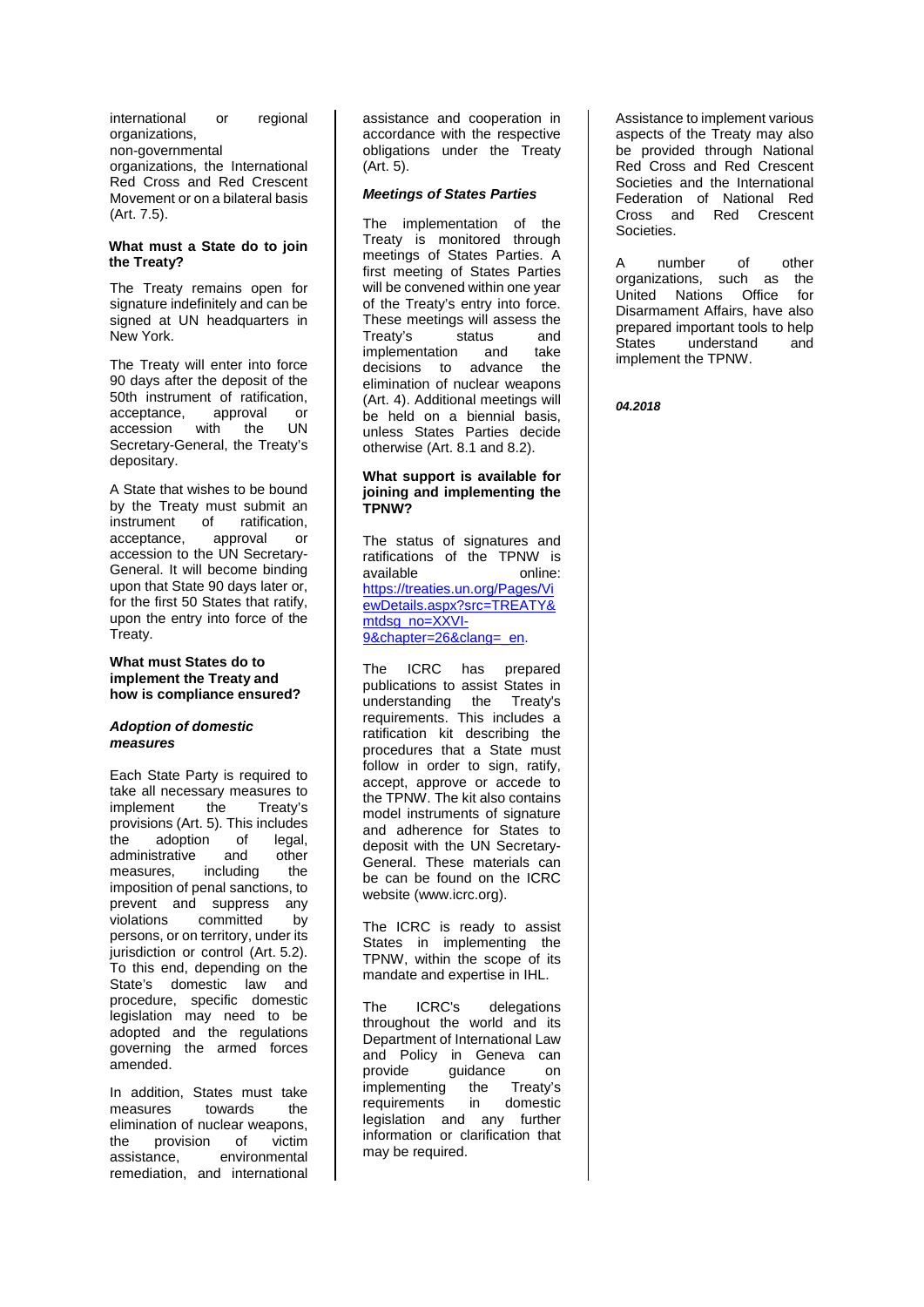# **STATE PARTICIPATION IN AND IMPLEMENTATION OF THE TREATY ON THE PROHIBITION OF NUCLEAR WEAPONS**

The Treaty on the Prohibition of Nuclear Weapons comprehensively bans nuclear weapons, and establishes a framework to advance their elimination. It also contains provisions to provide assistance to those who have been affected by the use or testing of nuclear weapons and to help restore the natural environment. The Treaty was developed in response to long-standing concerns about the catastrophic humanitarian consequences that any use of nuclear weapons would entail and the growing risks of nuclear weapon detonation by intent, accident or miscalculation.

Ensuring that the Treaty fulfils its promises requires the widest possible participation and implementation among States. This paper describes the procedures that most States have to follow in order to ratify, accept, approve or accede to the Treaty. It also contains model instruments that States can use to sign and express their consent to be bound by the Treaty.

# **1. SIGNATURE**

The Treaty on the Prohibition of Nuclear Weapons opened for signature on 20 September 2017 at a ceremony held in New York at the United Nations headquarters. It will remain open for signature indefinitely and thus can be signed by any State after this date at UN headquarters in New York (contact: Treaty Section, Office of Legal Affairs, United Nations).

By signing the Treaty, a State is signalling its intention to take the steps necessary to become a party to the Treaty. However, the signature also creates a legal obligation because, during the period between signature and consent to be bound, the signatory State must not take any action that would undermine the object and purpose of the Treaty (see Article 18, Vienna Convention on the Law of Treaties, 1969).

Signing the Treaty does not make the State a party to the agreement or require it to begin implementing its provisions. To become formally bound by the Treaty's requirements – and thus become a State Party – a signatory State must subsequently express its consent to be bound to the instrument by way of ratification, acceptance or approval. States that do not sign the instrument may also agree to become bound by the Treaty through the act of accession.

Under established international practice, only heads of State, heads of government or ministers for foreign affairs have the authority, by virtue of their functions, to sign multilateral treaties on behalf of the State. Other representatives may sign the Treaty if they are in possession of appropriate full powers granted by one of the above authorities. A model instrument of full powers for the Treaty on the Prohibition of Nuclear Weapons is contained in the Annex.

# **2. RATIFICATION, ACCEPTANCE, APPROVAL OR ACCESSION**

To become party to the Treaty on the Prohibition of Nuclear Weapons, a State must formally declare its consent to be bound by the agreement. This will normally involve two steps: action by the national government in accordance with its constitutional processes and a notification to the depositary.

### **a. Action by the national government**

At the national level, a State must agree to become a party to the Treaty in accordance with its relevant domestic procedures. This usually requires discussion within the government and action by its parliament and/or its executive.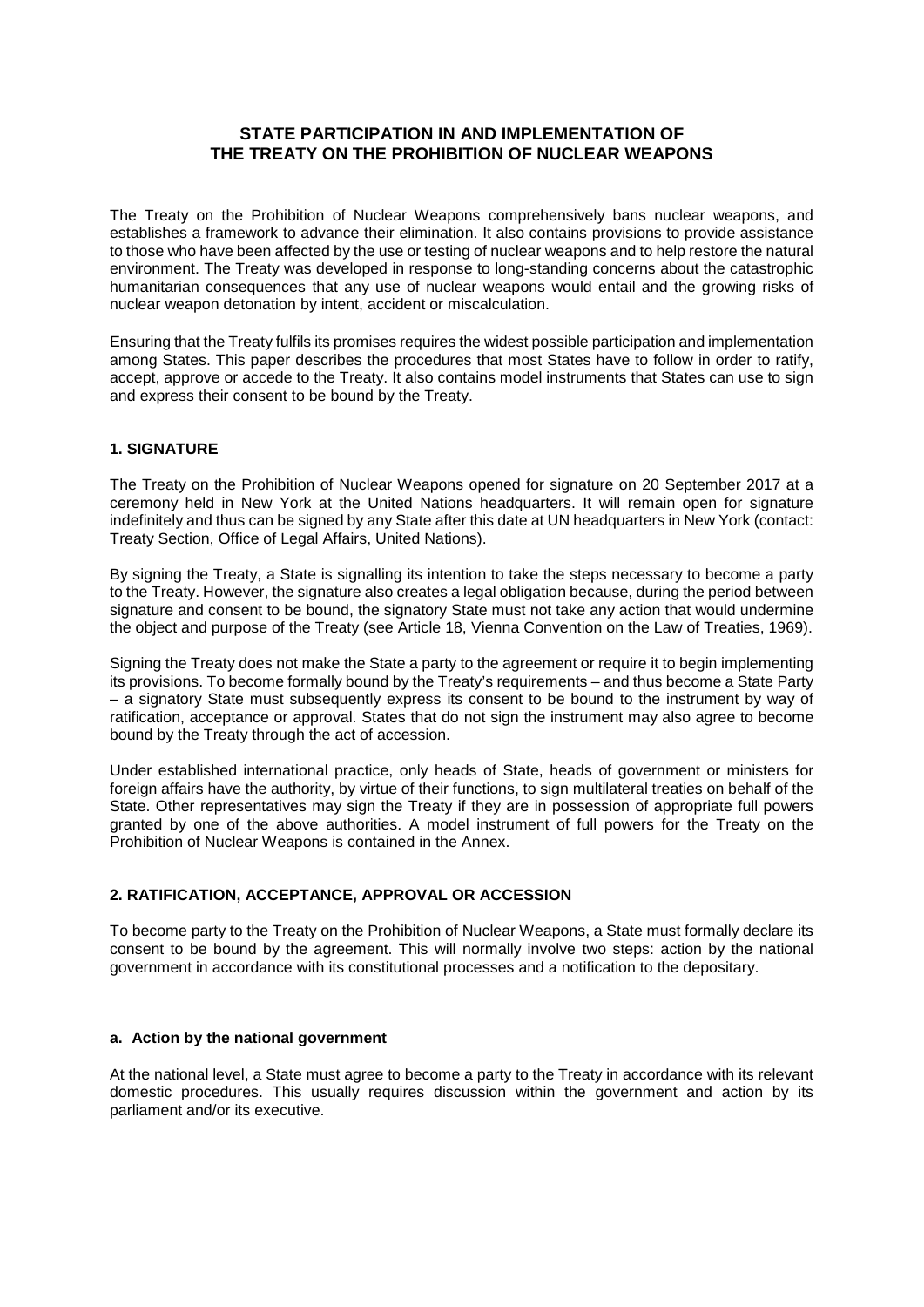# **b. Notification to the depositary**

After the domestic procedures have been followed and the decision to be bound by the Treaty taken, a State will need to prepare an instrument of ratification, acceptance, approval or accession to express its consent to be bound to the Treaty on the international plane.

A State that has signed the Treaty will normally declare its consent to be bound by preparing an **instrument of ratification, acceptance or approval**.

A State that has not signed the Treaty will usually declare its consent to be bound by preparing an **instrument of accession**.

For constitutional reasons, certain States use the terms **'acceptance' or 'approval'** to describe their consent to be bound to international treaties. These terms have the same legal effect as ratification and consequently express a State's consent to be bound by international agreements.

To formally adhere to the Treaty on the Prohibition of Nuclear Weapons, an instrument of ratification, acceptance, approval or accession must be submitted to the Treaty's depositary, in this case the UN secretary-general (contact: Treaty Section, Office of Legal Affairs, United Nations, New York). The filing of this instrument with the UN secretary-general is the action that effects the State's consent to be bound by the Treaty and triggers the countdown for the Treaty's entry into force. At that point, the Treaty's requirements become legal commitments for the State and have international legal force. The entry into force of the Treaty for the State will also create Treaty relations, including rights and obligations, with respect to other States Parties.

The Treaty on the Prohibition of Nuclear Weapons enters into force 90 days after the 50th instrument of ratification, acceptance, approval or accession has been deposited with the UN secretary-general. The specific date on which it becomes binding on an individual State is determined as follows:

- i. For the first 50 States to deposit instruments with the UN secretary-general, the Treaty will enter into force 90 days after the 50th instrument of ratification, acceptance, approval or accession is received.
- ii. For all other States, the Treaty will enter into force 90 days after the date on which a State has deposited its instrument of ratification, acceptance, approval or accession with the UN secretary-general.

The Treaty does not allow for reservations.

# **3. NATIONAL IMPLEMENTATION**

The Treaty (Article 5) requires each State Party to adopt the necessary measures to implement its obligations under the agreement. It also requires them to take all appropriate legal, administrative and other measures, including the imposition of penal sanctions, to prevent and suppress any prohibited activity committed by persons or on territory under its jurisdiction or control. Depending on a State's domestic law or procedures, specific criminal legislation to impose legal sanctions may be needed.

In addition to the prevention and punishment of violations, States need to consider a number of positive measures to ensure implementation of the Treaty. These may include:

- a. the development and implementation of plans for the destruction of stockpiled nuclear weapons in accordance with Article 4, if a State owns, possess or controls such weapons
- b. the development and implementation of plans for the provision of assistance to people affected by the use or testing of nuclear weapons, including medical care, rehabilitation and psychological support and social and economic inclusion (Article 6)
- c. the development and implementation of plans to advance the remediation of the natural environment contaminated by the use or testing of nuclear weapons (Article 6)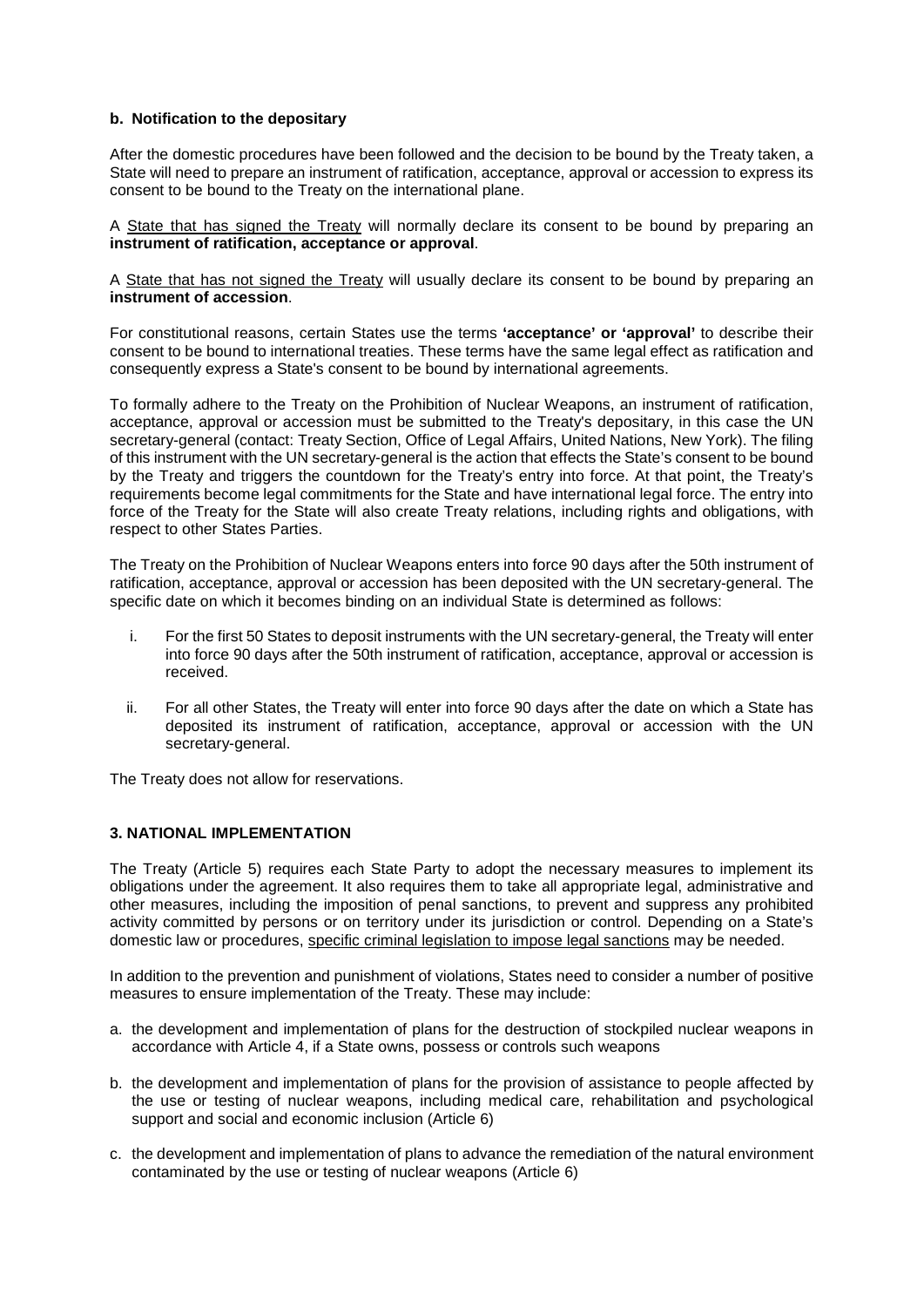d. the creation and implementation of cooperation and assistance programmes for the actions identified in paragraphs b and c above in support of other States Parties (Article 7).

# **4. MODEL INSTRUMENTS OF FULL POWERS, RATIFICATION, ACCEPTANCE, APPROVAL OR ACCESSION**

Model instruments to be filed with the depositary are attached.

*The ICRC's delegations throughout the world and its Department of International Law and Policy in Geneva are available for guidance on preparing and implementing legislation and to provide any further information or clarification that may be required.*

\*\*\*\*\*\*\*\*\*\*\*\*\*\*

04. 2018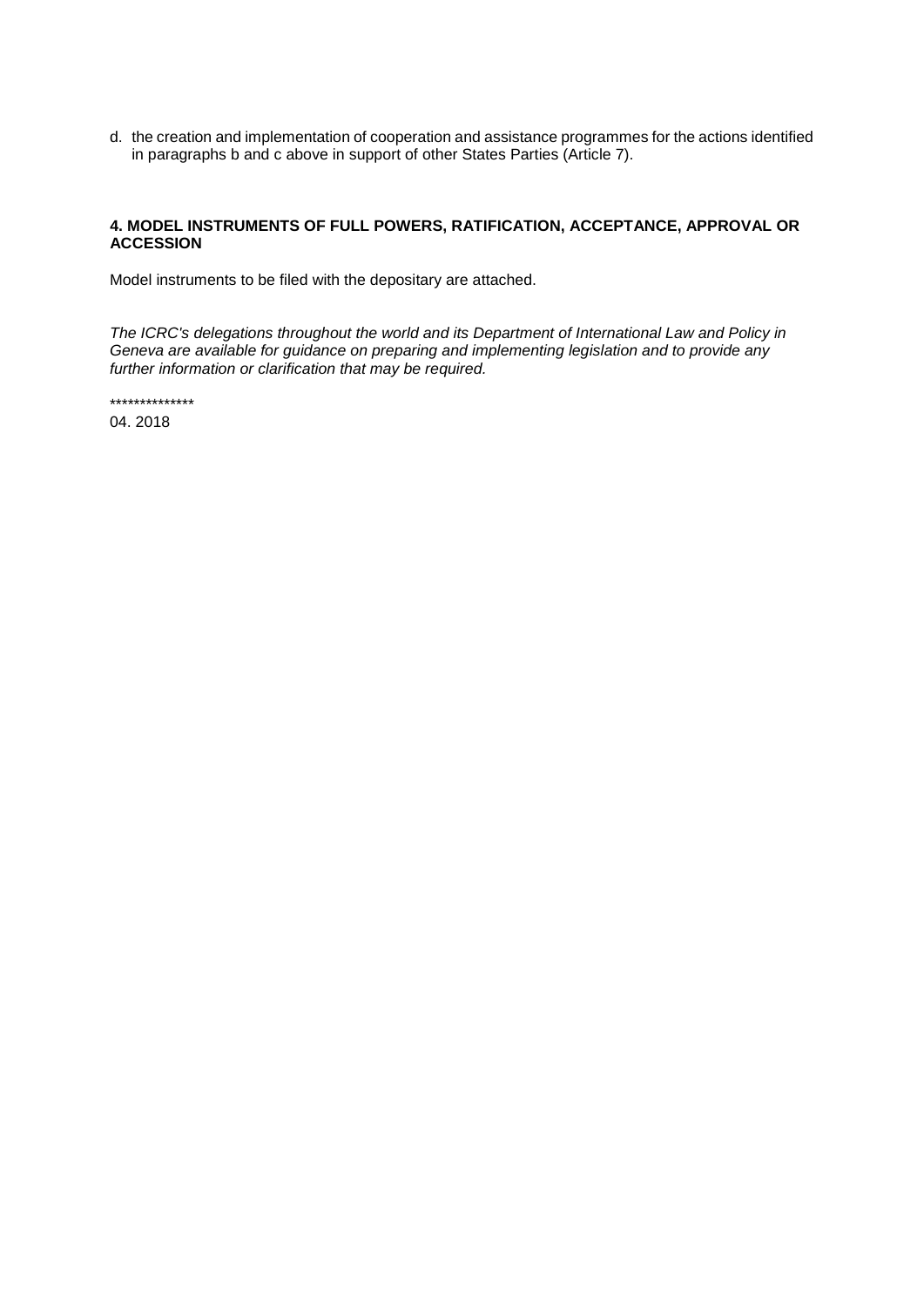# **ANNEX**

## MODEL INSTRUMENT OF FULL POWERS TO SIGN THE TREATY ON THE PROHIBITION OF NUCLEAR WEAPONS

I, [name and title of head of State, head of government or minister for foreign affairs],

HEREBY AUTHORIZE [name and title] to sign the Treaty on the Prohibition of Nuclear Weapons, done at New York on 7 July 2017, on behalf of the Government of [name of State].

Done at [place] on [date]

[Signature] + [seal]

*This instrument must be signed by the head of State, head of government or minister for foreign affairs.* 

\_\_\_\_\_\_\_\_\_\_\_\_\_\_\_\_\_\_\_\_\_\_\_\_\_\_\_\_\_\_\_\_\_\_\_\_\_\_\_\_\_\_\_\_\_\_\_\_\_\_\_\_\_\_\_\_\_\_\_\_\_\_\_\_\_\_\_\_\_\_\_\_\_\_

*For States Signatories:*

#### MODEL INSTRUMENT OF [RATIFICATION][ACCEPTANCE][APPROVAL] OF THE TREATY ON THE PROHIBITION OF NUCLEAR WEAPONS

WHEREAS the Treaty on the Prohibition of Nuclear Weapons was adopted at New York on 7 July 2017 and opened for signature on 20 September 2017,

WHEREAS the said Treaty has been signed on behalf of the Government of [name of State] on [date],

NOW THEREFORE I, [name and title of the head of State, head of government or minister for foreign affairs], declare that the Government of [name of State], having considered the above-mentioned Treaty, [ratifies][accepts][approves] the same Treaty and undertakes faithfully to perform and carry out the stipulations therein contained.

IN WITNESS WHEREOF I have signed this instrument of [ratification][acceptance][approval] at [place] on [date].

[signature] + [seal]

*This instrument must be signed by the head of State, head of government or minister for foreign affairs.* 

\_\_\_\_\_\_\_\_\_\_\_\_\_\_\_\_\_\_\_\_\_\_\_\_\_\_\_\_\_\_\_\_\_\_\_\_\_\_\_\_\_\_\_\_\_\_\_\_\_\_\_\_\_\_\_\_\_\_\_\_\_\_\_\_\_\_\_\_\_\_\_\_\_\_